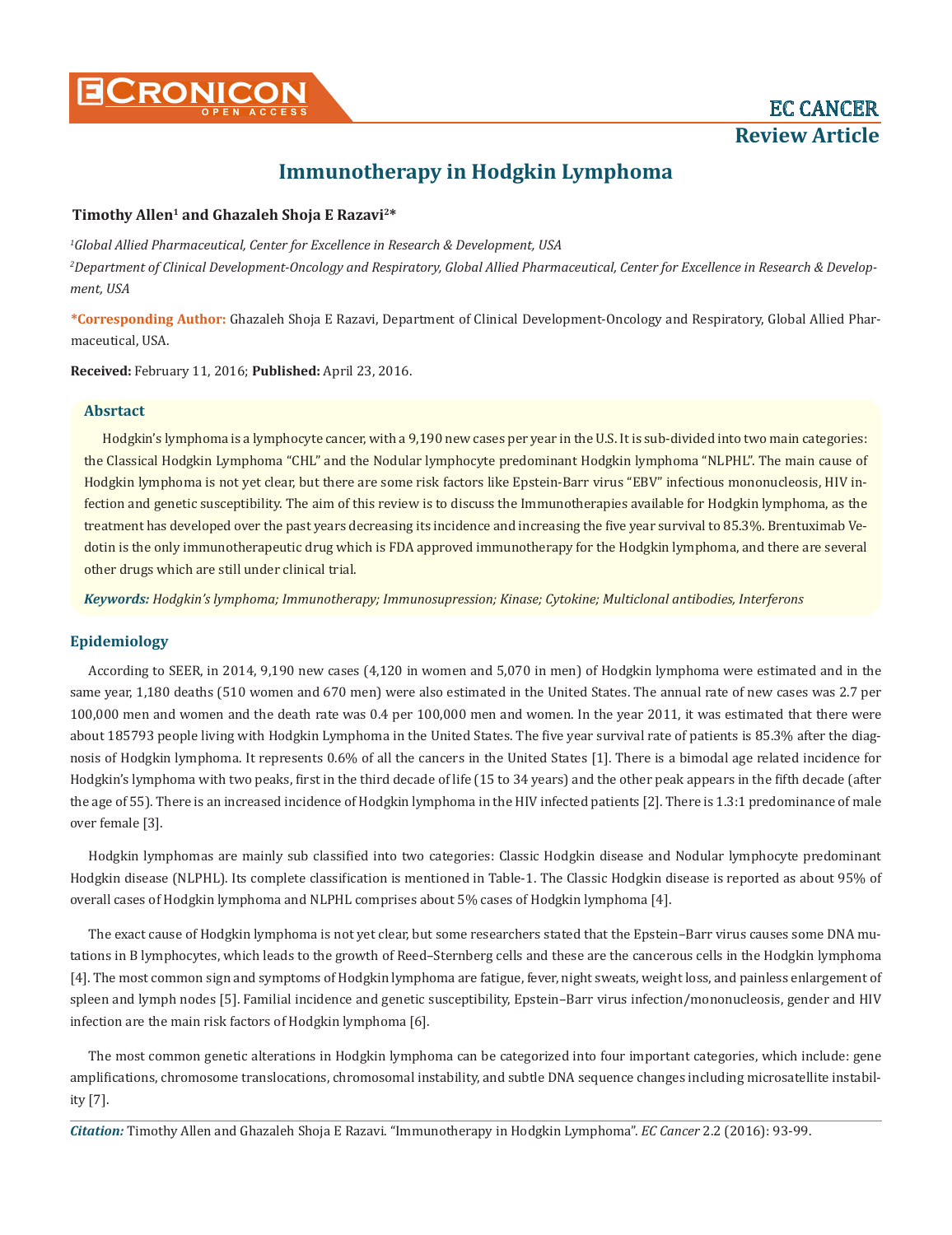| <b>Types</b>            | <b>Subtypes</b>                     |
|-------------------------|-------------------------------------|
| Classic Hodgkin disease | Nodular sclerosis Hodgkin disease   |
|                         | Mixed cellularity Hodgkin disease   |
|                         | Lymphocyte-depleted Hodgkin disease |
|                         | Lymphocyte-rich Hodgkin disease     |
|                         |                                     |
| NLPHL                   | <b>NA</b>                           |

*Table 1: Classification of Hodgkin Lymphoma [4].*

# **Immunotherapeutics in Hodgkin Lymphoma Monoclonal Antibody (MAB) Immunotherapy**

**Brentuximab Vedotin [8]:** An antibody–drug conjugate (ADC) directed against the tumor necrosis factor (TNF) receptor CD30 with potential antineoplastic activity. Brentuximab vedotin is generated by conjugating the humanized anti-CD30 MAB, SGN-30 to the cytotoxic agent monomethylauristatin E (MMAE) via a valine-citrulline peptide linker. Upon administration and internalization by CD30-positive tumor cells, Brentuximab vedotin undergoes enzymatic cleavage, releasing MMAE into the cytosol; MMAE binds to tubulin and inhibits tubulin polymerization, which may result in G2/M phase arrest and tumor cell apoptosis. Transiently activated during lymphocyte activation, CD30 (tumor necrosis factor receptor super family, member 8 (TNFRSF8)) may be constitutively expressed in hematologic malignancies, including Hodgkin lymphoma and some T-cell non-Hodgkin lymphomas. The linkage system in Brentuximab vedotin is highly stable in plasma, resulting in cytotoxic specificity for CD30-positive cells.

It is approved for the treatment of patients with Hodgkin lymphoma after failure of autologous stem cell transplant (ASCT) or after failure of at least two prior multi-agent chemotherapy regimens in patients, who are not candidates for ASCT. The treatment with Brentuximab vedotin produces peripheral neuropathy. So, the dose of Brentuximab vedotin should be changed or it should be discontinued. The infusion-related reactions have occurred with Brentuximab vedotin. So, in these cases, Brentuximab vedotin should be permanently discontinued. Stevens–Johnson syndrome and Tumor lysis syndrome has been reported with Brentuximab vedotin. Therefore, Brentuximab vedotin should be discontinued in these cases. Brentuximab vedotin can cause fetal harm. So, it should not give to the pregnant women. The most common adverse effects are rash, vomiting, fatigue, neutropenia, pyrexia, cough, diarrhoea, peripheral sensory neuropathy, anemia, thrombocytopenia, nausea, and upper respiratory tract infection.

There are few other MABs that are not currently approved by FDA for Hodgkin lymphoma and are under clinical trials in phase I, II and III as in the Table-2 below:

**Rituximab**: It is a human monoclonal antibody which works against CD20 antigen. It initiates a host cytotoxic immune response against CD20-positive cells.

**Alemtuzumab**: It is a DNA derived monoclonal antibody, which works against cell surface glycoprotein CD52. It binds to CD52 and initiates host immune response, which may result in the lysis of CD52 and cells.

**TNX-650**: It is a monoclonal antibody with anti-neoplastic activity, which works against IL-13. It binds to and blocks the IL-13, which may result in the inhibition of the cell proliferation in the Hodgkin lymphoma.

**AMG 655**: A fully human monoclonal agonist antibody directed against the extracellular domain of human tumor necrosis factor-related apoptosis-inducing ligand (TRAIL) receptor 2 (TR-2) with potential antineoplastic activity. Conatumumab mimics the activity of native TRAIL, binding to and activating TR-2, thereby activating caspase cascades and inducing tumor cell apoptosis. TR-2 is expressed by a variety of solid tumors and cancers of hematopoietic origin.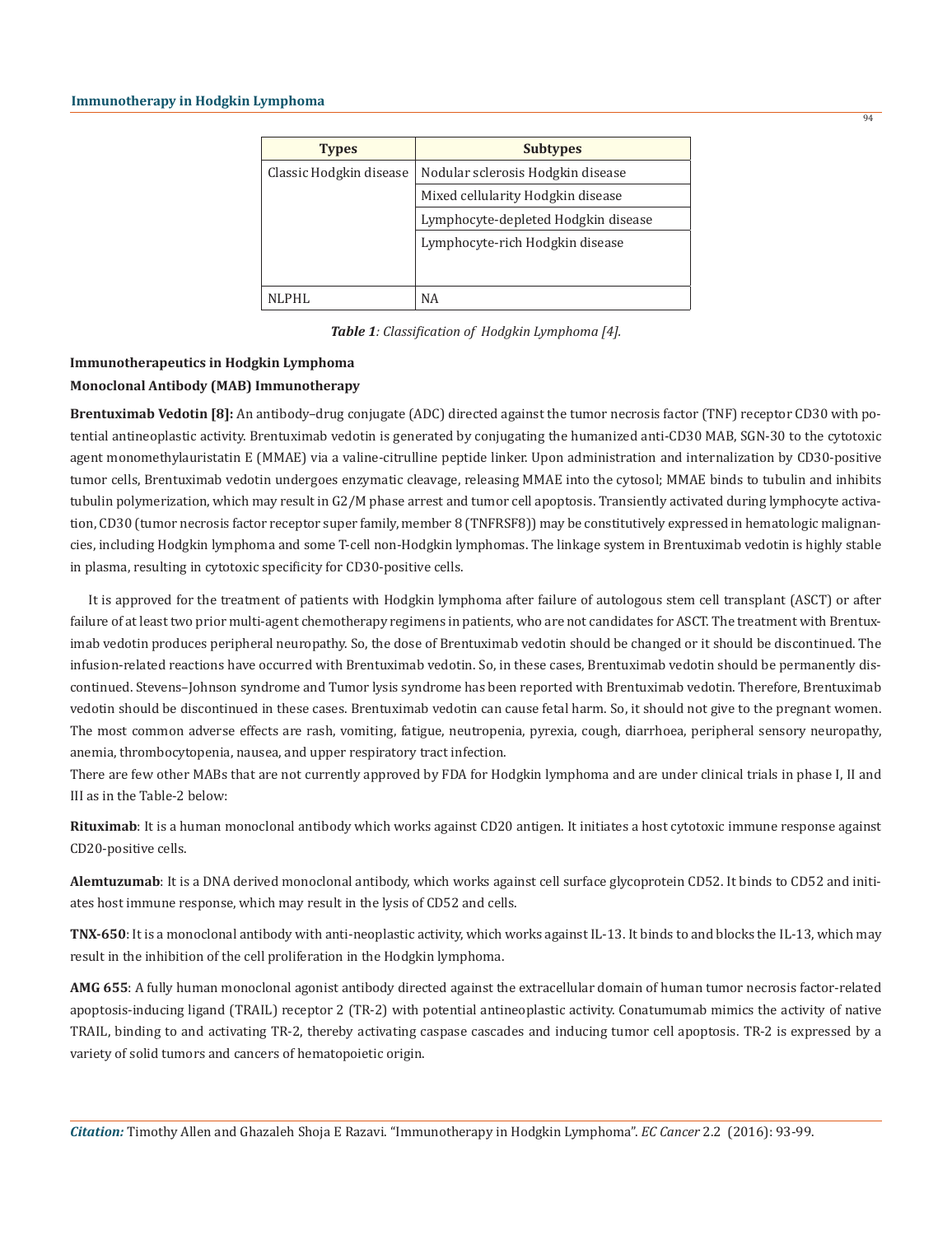**Daclizumab**: A recombinant monoclonal antibody interleukin-2 receptor antagonist. Daclizumab binds specifically to the alpha subunit of the human interleukin-2 (IL-2) receptor expressed on the surface of activated lymphocytes in vivo, thereby inhibiting IL-2 binding and IL-2-mediated lymphocyte activation, a critical cellular immune response pathway.

**Yttrium Y 90 anti-CD45 Monoclonal Antibody BC8:** A radio-immunoconjugate containing the murine IgG1 anti-CD45 monoclonal antibody (MoAb) BC8 labelled with yttrium 90 (Y90), with potential immunotherapeutic activity. Yttrium Y 90 anti-CD45 monoclonal antibody BC8 binds to CD45 antigen, a receptor protein-tyrosine phosphatase expressed on the surface of both normal and malignant hematopoietic cells. After binding and internalization by CD45-expressing tumor cells, this agent may deliver a cytotoxic dose of beta radiation.

**Iodine I 131 Monoclonal Antibody BC8:** A radio-immunoconjugate, consisting of BC8, a murine IgG1 anti-CD45 monoclonal antibody labelled with iodine 131 (I-131), with radio immunotherapeutic properties. Using monoclonal antibody, BC8 as a carrier for I-131 results in the targeted destruction of cells expressing CD45. CD45 is a tyrosine phosphatase, expressed virtually on all leukocytes, including myeloid and lymphoid precursors in bone marrow and matures lymphocytes in lymph nodes; it is also expressed on most myeloid and lymphoid leukemic cells, but not on mature erythrocytes or platelets.

**Ipilimumab:** A monoclonal antibody directed against cytotoxic T-lymphocyte-associated antigen-4 (CTLA4), an antigen that is expressed on activated T-cells and exhibits affinity for B7 co-stimulatory molecules. By binding CTLA4, ipilimumab enhances T-cell activation and blocks B7-1 and B7-2 T-cell co-stimulatory pathways.

| Drug                                                                | Clinical Trial Identi-<br>fier Number | <b>Phase</b> | <b>Study Design</b>                                          | <b>Target</b>                           |
|---------------------------------------------------------------------|---------------------------------------|--------------|--------------------------------------------------------------|-----------------------------------------|
| Rituximab                                                           | NCT00504504                           | Phase II     | Open label, Safety/Efficacy Study                            | CD20 antigen                            |
| Alemtuzumab                                                         | NCT00129753                           | Phase II     | Non-Randomized, Open label, Safety/<br><b>Efficacy Study</b> | CD52<br>glycoprotein                    |
| TNX-650                                                             | NCT00441818                           | Phase I, II  | Non-Randomized, Open label, Safety/<br><b>Efficacy Study</b> | $IL-13$                                 |
| Yttrium Y 90 anti-CD45<br>monoclonal<br>antibody<br>BC <sub>8</sub> | NCT01921387                           | Phase I, II  | Open label, Safety/Efficacy Study                            | CD45 antigen                            |
| AMG 655                                                             | NCT00791011                           | Phase I      | Non-Randomized, Open label, Safety/<br><b>Efficacy Study</b> | <b>TRAIL-2 (TR-2)</b>                   |
| Daclizumab                                                          | NCT01468311                           | Phase I      | Open label, Safety Study                                     | $IL-2$                                  |
| Iodine I 131 monoclonal<br>antibody BC8                             | NCT00860171                           | Phase I      | Open label, Safety Study                                     | CD45                                    |
| Ipilimumab                                                          | NCT01822509                           | Phase I      | Open label, Safety Study                                     | B <sub>7</sub> -1 and B <sub>7</sub> -2 |

*Table 2: Non-FDA approved MAB drugs [9-16].*

# **Mammalian Target of Rapamycin (mToR) Immunotherapy**

There are no drugs that are currently approved by FDA for Hodgkin lymphoma. However, many drugs are under clinical trials in phase I, II and III as in the Table-3 below:

*Citation:* Timothy Allen and Ghazaleh Shoja E Razavi. "Immunotherapy in Hodgkin Lymphoma". *EC Cancer* 2.2 (2016): 93-99.

 $\overline{95}$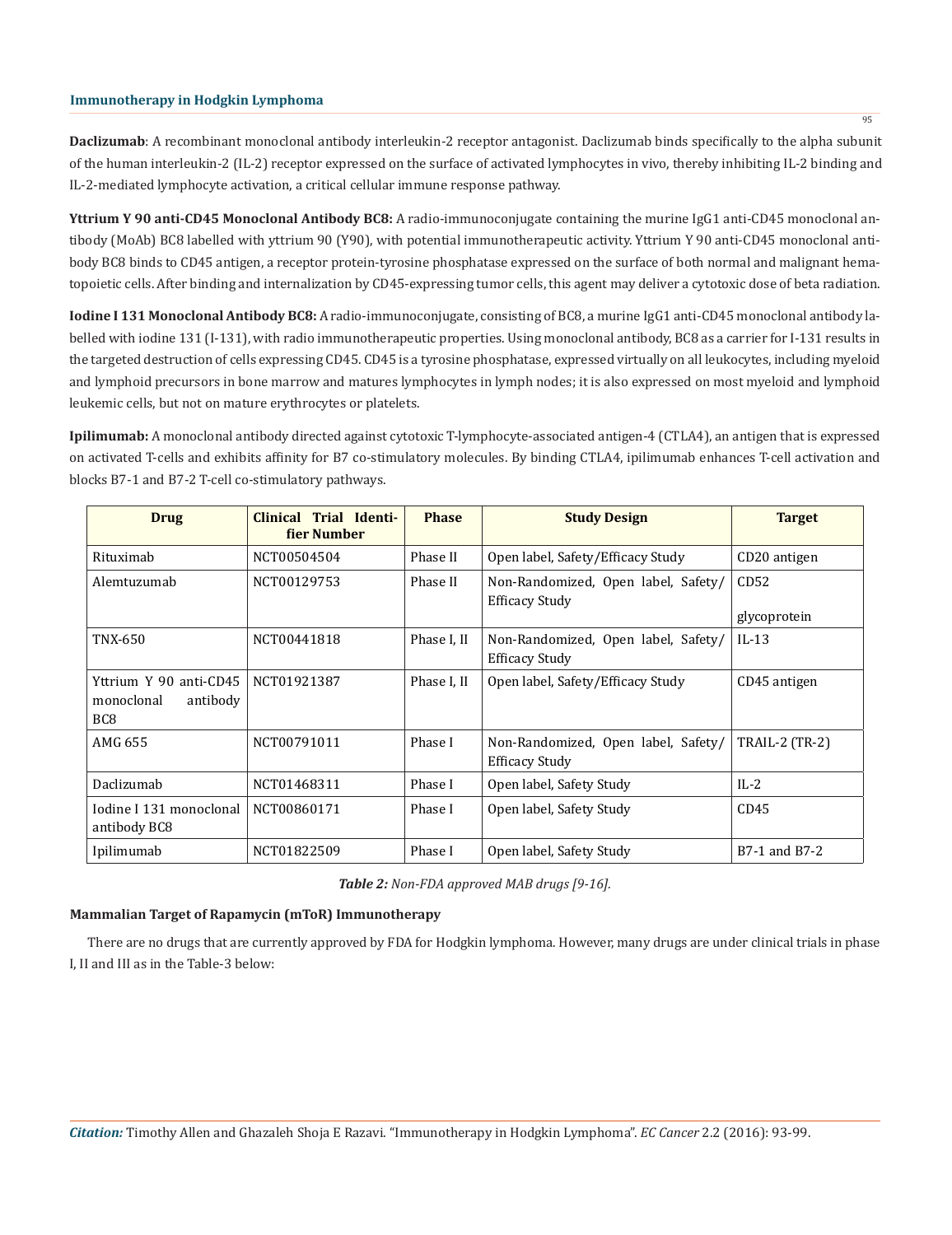| <b>Drug</b>  | <b>Clinical Trial Identi-</b><br>fier Number | <b>Phase</b> | <b>Study design</b>                    | <b>Target</b> |
|--------------|----------------------------------------------|--------------|----------------------------------------|---------------|
| Everolimus   | NCT01075321                                  | Phase I, II  | Open label, Safety/Efficacy Study      | mTOR          |
| Temsirolimus | NCT00838955                                  | Phase II     | Open label, Safety/Efficacy Study      | mTOR          |
| Sirolimus    | NCT00105001                                  | Phase II     | Randomized, Open label, Efficacy Study | mTOR          |

*Table 3: Non-FDA approved mTOR drugs [17-19].*

#### **Kinase Inhibitors Immunotherapy**

There is no kinase inhibitor that is currently approved by FDA for Hodgkin lymphoma. However, few kinase inhibitors are under clinical trials in phase I, II and III as in the Table-4 below:

| <b>Drug</b> | <b>Clinical trial Identi-</b><br>fier Number | <b>Phase</b> | <b>Study Design</b>               | <b>Target</b>    |
|-------------|----------------------------------------------|--------------|-----------------------------------|------------------|
| PLX3397     | NCT01217229                                  | Phase II     | Non-Randomized, Open label        | KIT, CSF1R, FLT3 |
| Dasatinib   | NCT01609816                                  | Phase I. II  | Open label, Safety/Efficacy Study | Bcr-Abl kinase   |

*Table 4: Non-FDA approved kinase inhibitor drugs [20,21].*

# **Proteasome Inhibitors**

Bortezomib is proteosome inhibitor that is under clinical trial

| <b>Drug</b> | <b>Clinical Trial</b><br><b>Identifier Number</b> | <b>Phase</b> | <b>Study Design</b>                               | <b>Target</b>                                     |
|-------------|---------------------------------------------------|--------------|---------------------------------------------------|---------------------------------------------------|
| Bortezomib  | NCT00967369                                       | Phase I.II2  | Randomized, Open label, Safety/<br>Efficacy Study | NF-kaapaB, Proteasome inhibitor,<br>26 proteasome |

*Table 5: Non-FDA approved proteasome inhibitor drugs [22].*

# **Miscellaneous**

Few other drugs that are under various phases of clinical trials are mentioned below:

**Idelalisib:** An orally bio available, small molecule inhibitor of the delta isoform of the 110 kDa catalytic subunit of class I phosphoinositide-3 kinase (PI3K) with potential immunomodulating and antineoplastic activities. Idelalisib inhibits the production of the second messenger phosphatidylinositol-3,4,5-trisphosphate (PIP3), preventing the activation of the PI3K signaling pathway and inhibiting tumor cell proliferation, motility and survival. Unlike other isoforms of PI3K, PI3K-delta is expressed primarily in hematopoietic lineages. The targeted inhibition of PI3K-delta is designed to preserve PI3K signaling in normal, non-neoplastic cells.

**Natural Killer Cells:** A population of activated, immortalized, interleukin-2 (IL-2)-dependent, cytotoxic natural killer (NK) cells with potential antitumor activity. Natural killer cells ZRx101 are derived from NK-92 cells, having been modified to target tumor-associated antigens (TAAs) up regulated in certain types of cancer. The NK-92 cell line was originally isolated from a patient with large granular lymphocytic (LGL) leukaemia/lymphoma.

**Alisertib:** It is a second-generation, orally bio available, selective small molecule inhibitor of the serine/threonine protein kinase Aurora A kinase with potential antineoplastic activity. Alisertib binds to and inhibits Aurora A kinase, which may result in disruption of the assembly of the mitotic spindle apparatus, disruption of chromosome segregation, and inhibition of cell proliferation. Aurora A kinase localizes to the spindle poles and to spindle microtubules during mitosis and is thought to regulate spindle assembly. Aberrant expression of Aurora kinases was noted in a wide variety of cancers.

*Citation:* Timothy Allen and Ghazaleh Shoja E Razavi. "Immunotherapy in Hodgkin Lymphoma". *EC Cancer* 2.2 (2016): 93-99.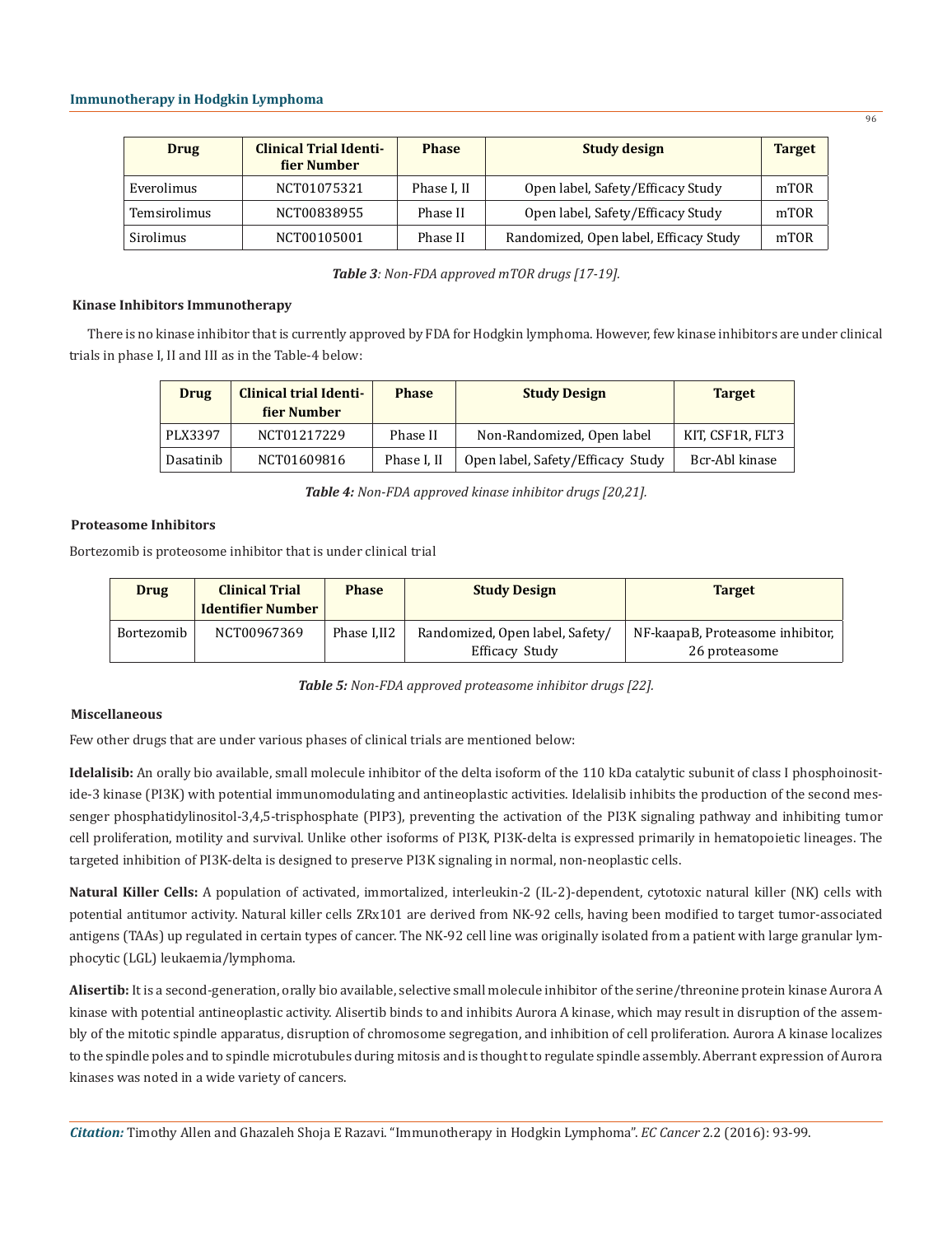**IL-15:** A fusion protein complex composed of a mutated form of the cytokine interleukin (IL) -15 (IL-15N72D) and a soluble, dimeric IL-15 receptor alpha (IL-15Ra) Fc fusion protein (IL-15Ra-Fc) (IL-15N72D/IL-15Ra-Fc), with potential antineoplastic activity. Upon administration, super-agonist interleukin-15:interleukin-15 receptor alpha Su/Fc fusion complex ALT-803 binds to the IL-2/IL-15 receptor beta-common gamma chain (IL-2Rbetagamma) receptor on NK and CD8+ T lymphocytes, which activates and increases the levels of NK cells and memory CD8+ (CD44high) T-cells. The memory T-cells enhances the secretion of the cytokine interferon-gamma (IFN-g), which further, potentiates the immune response against tumor cells. This may increase tumor cell killing and decrease tumor cell proliferation. IL-15 regulates CD8+ T and NK cell development, activation and proliferation. By coupling IL-15 to IL15Ra-Fc, this agent has a prolonged drug half-life and shows an increased ability to bind IL-2R beta gamma, which enhances its immune stimulatory activity as compared to IL-15 alone.

| <b>Drug</b>                | <b>Clinical Trial</b><br><b>Identifier Num-</b><br><b>ber</b> | <b>Phase</b> | <b>Study Design</b>                                  | <b>Target</b>    |
|----------------------------|---------------------------------------------------------------|--------------|------------------------------------------------------|------------------|
| Idelalisib                 | NCT01393106                                                   | Phase I      | Open label, Safety/Efficacy Study                    | PIP <sub>3</sub> |
| killer<br>Natural<br>cells | NCT01287104                                                   | Phase I, II  | Non-Randomized, Open label, Safety/Efficacy<br>Study | Cancer cells     |
| Alisertib                  | NCT01567709                                                   | Phase I      | Open label, Safety/Efficacy Study                    | Aurora A kinase  |
| $IL-15$                    | NCT01572493                                                   | Phase I      | Open label, Safety Study                             | Cancer cells     |

*Table 6: Non-FDA approved drugs [23-26].*

### **Stem Cell Transplantations [4]**

Generally, there are two basic types of transplantation, which include Autologous (the cells come from the patient itself) and Allogeneic (the cells come from a matched related or unrelated donor). Both these methods are used for the treatment of Hodgkin lymphoma.

**Autologous Stem Cell Transplantations:** It utilizes the own stem cells of the patient, isolated from the bone marrow or the blood, and is put to freeze. After intensive chemotherapy and/or radiation therapy, these cells are re-infused into the patient.

**Allogeneic Stem Cell Transplantations:** In this type of transplantation, the stem cells are obtained from another person, whose HLA type closely resembles to that of the patient. The most successful donors are often a close relative, or more specifically a brother or sister. If the HLA of close relatives does not match, stem cells can be obtained from a matched unrelated donor (MUD). However, use of such stem cells might lead to several complications. Umbilical cord stem cells can also be used. These types of stem cells are used for the treatment of Hodgkin lymphoma.

# **Conclusion**

The Hodgkin lymphoma is much less common than non-Hodgkin lymphoma. The incidence of this cancer has actually been declining in recent years, in contrast to the increase in non-Hodgkin's lymphoma. Brentuximabvedotin is the only FDA approved drug for the treatment of Hodgkin lymphoma. There are several drugs, which are under clinical trials for the treatment of Hodgkin lymphoma. Various targeted therapies are also under clinical trials. The researchers are still challenged in exploring innate and adaptive immune systems. The recent activities have increased our understanding of the tumor microenvironment, various immunotherapeutic modalities or combination therapy (like chemotherapy with immunotherapy) in various clinical trials. The complete perspective of immunotherapy treatment has not been realized and/or utilized. Proper preclinical and clinical designs are the important pillars in understanding the future of immunotherapy in treating cancer patients.

97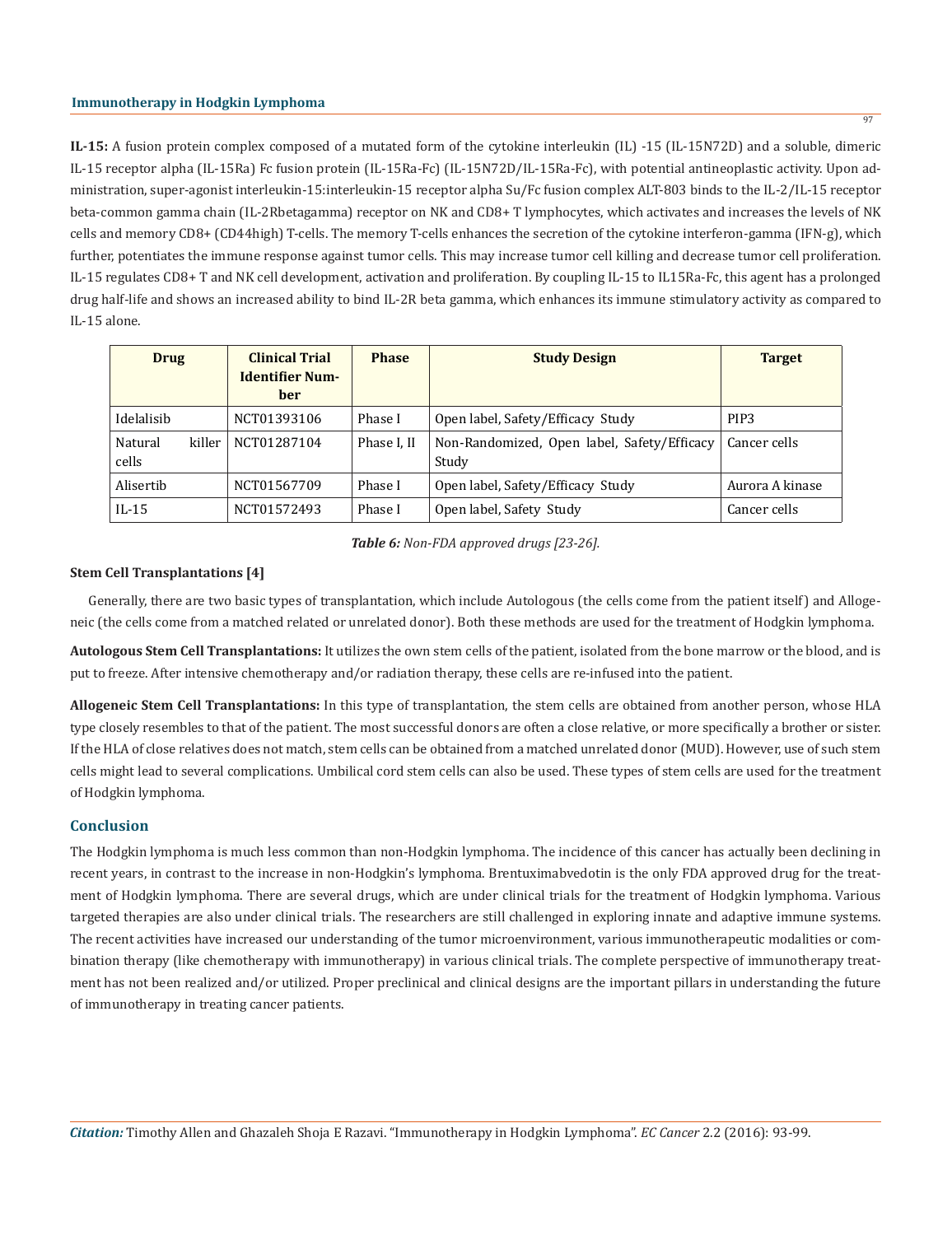# **Bibliography**

- 1. SEER Stat Fact Sheets: Hodgkin Lymphoma. Surveillance, Epidemiology, and End Results (SEER).
- 2. Biggar RJ., *et al.* ["Hodgkin lymphoma and immunodeficiency in persons with HIV/AIDS".](http://www.ncbi.nlm.nih.gov/pubmed/16917006) *Blood* 108.12 (2006): 3786-3791.
- 3. Eichenauer DA., *et al.* ["Cancer Network". \(2014\).](http://www.cancernetwork.com/cancer-management/hodgkin-lymphoma.)
- 4. [Hodgkin Disease. American Cancer Society.](file:///C:/Users/ECRONICON3/Desktop/ECCA-16-RW-023_W/1.%09http:/www.cancer.org/acs/groups/cid/documents/webcontent/003105-pdf.pdf.)
- 5. [Hodgkin Lymphoma. National Cancer Institute.](http://www.cancer.gov/cancertopics/types/hodgkin.)
- 6. [Al-Tonbary Y. "Epidemiology of Hodgkin's Lymphoma". \(2012\): 49-60.](http://cdn.intechopen.com/pdfs-wm/33671.pdf.)
- 7. Re D., *et al.* "Genetic instability in Hodgkin's lymphoma". *European Society for Medical Oncology* 13.Suppl 1 (2002): 19-22.
- 8. FDA approved label ADCETRISTM (Brentuximabvedotin) Manufactured by Seattle Genetics, Inc. Last updated on 2011.
- 9. M.D. Anderson Cancer Center. "Rituximab and ABVD for Hodgkin's Patients". In: ClinicalTrials.gov [Internet]. Bethesda (MD): National Library of Medicine (US). (2014).
- 10. M.D. Anderson Cancer Center. "Alemtuzumab (Campath-1H) Monoclonal Antibody in Patients with Relapsed and Resistant Classical Hodgkin's disease". In: ClinicalTrials.gov [Internet]. Bethesda (MD): National Library of Medicine (US). (2014).
- 11. Tanox. "Safety and Efficacy Study of TNX-650 to Treat Refractory Hodgkin's Lymphoma". In: ClinicalTrials.gov [Internet]. Bethesda (MD): National Library of Medicine (US). (2014).
- 12. Fred Hutchinson Cancer Research Center. "Radiolabeled Monoclonal Antibody and Combination Chemotherapy before Stem Cell Transplant in Treating Patients With High-Risk Lymphoid Malignancies. In: ClinicalTrials.gov [Internet]. Bethesda (MD): National Library of Medicine (US). (2015).
- 13. Amgen. "Phase 1b Lymphoma Study of AMG 655 in Combination with Bortezomib or Vorinostat". In: ClinicalTrials.gov [Internet]. Bethesda (MD): National Library of Medicine (US). (2014).
- 14. National Cancer Institute (NCI). National Institutes of Health Clinical Center (CC) (National Cancer Institute (NCI)). "Yttrium-90-labeled Daclizumab With Chemotherapy and Stem Cell Transplant for Hodgkin s Lymphoma". In: ClinicalTrials.gov [Internet]. Bethesda (MD): National Library of Medicine (US). (2015).
- 15. Fred Hutchinson Cancer Research Center. "Iodine I 131 Monoclonal Antibody BC8 Before Autologous Stem Cell Transplant in Treating Patients With Relapsed or Refractory Hodgkin Lymphoma or Non-Hodgkin Lymphoma". In: ClinicalTrials.gov [Internet]. Bethesda (MD): National Library of Medicine (US). (2015).
- 16. National Cancer Institute (NCI). "Ipilimumab in Treating Patients With Relapsed Hematologic Malignancies After Donor Stem Cell Transplant". In: ClinicalTrials.gov [Internet]. Bethesda (MD): National Library of Medicine (US). (2015).
- 17. Mayo Clinic; Mayo Clinic. "Everolimus and Lenalidomide in Treating Patients with Relapsed or Refractory Non-Hodgkin or Hodgkin Lymphoma". In: ClinicalTrials.gov [Internet]. Bethesda (MD): National Library of Medicine (US). (2014).
- 18. Loyola University. "Temsirolimus for Relapsed/Refractory Hodgkin's Lymphoma". In: ClinicalTrials.gov [Internet]. Bethesda (MD): National Library of Medicine (US). (2014).
- 19. Fred Hutchinson Cancer Research Center. "Tacrolimus and Mycophenolate Mofetil With or Without Sirolimus in Preventing Acute Graft-Versus-Host Disease in Patients Who Are Undergoing Donor Stem Cell Transplant for Hematologic Cancer". In: ClinicalTrials. gov [Internet]. Bethesda (MD): National Library of Medicine (US). (2014).